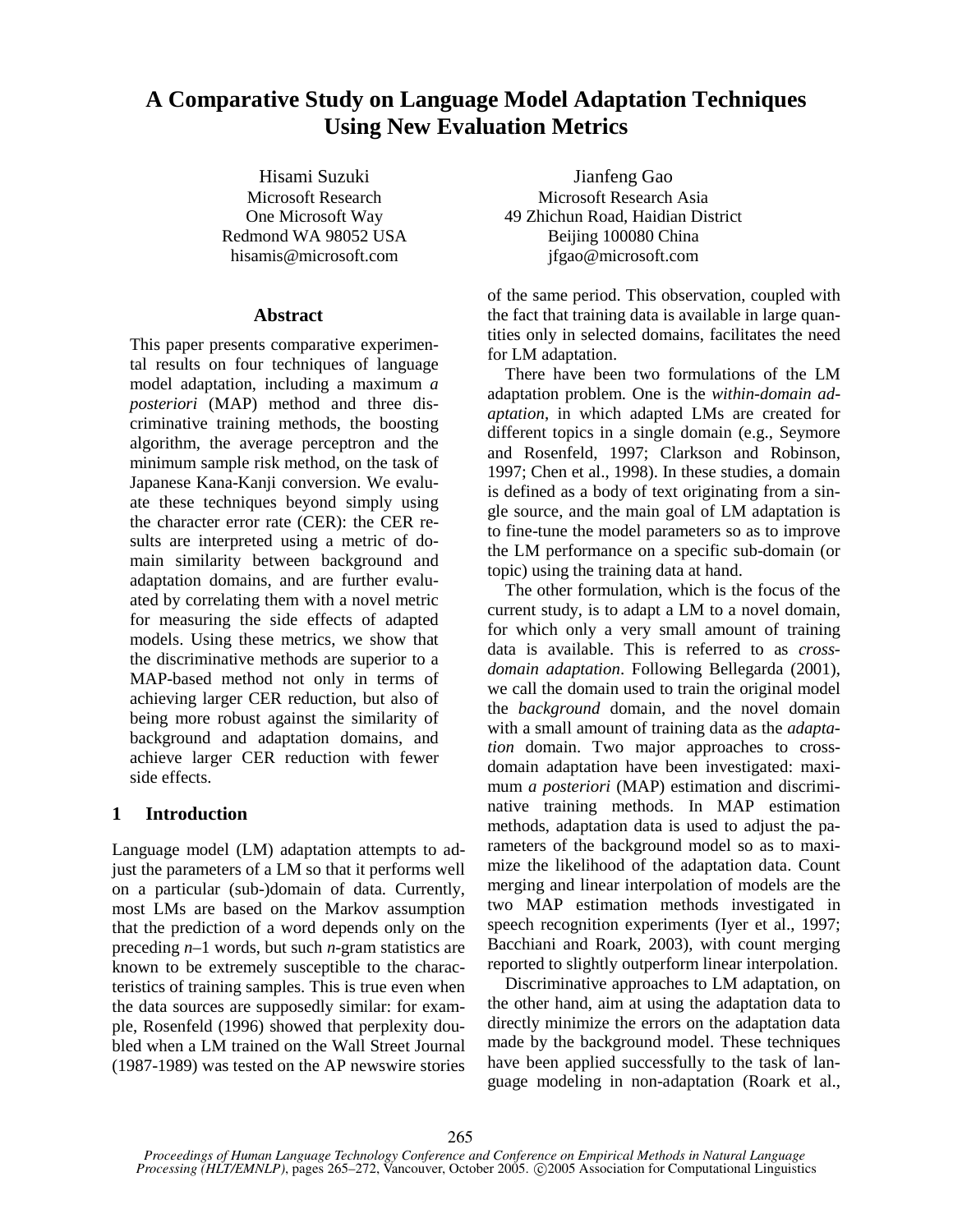2004) as well as adaptation (Bacchiani et al., 2004) scenarios.

In this paper, we present comparative experimental results on four language model adaptation techniques and evaluate them from various angles, attempting to elucidate the characteristics of these models. The four models we compare are a maximum *a posteriori* (MAP) method and three discriminative training methods, namely the boosting algorithm (Collins, 2000), the average perceptron (Collins, 2002) and the minimum sample risk method (Gao et al., 2005). Our evaluation of these techniques is unique in that we go beyond simply comparing them in terms of character error rate (CER): we use a metric of distributional similarity to measure the distance between background and adaptation domains, and attempt to correlate it with the CER of each adaptation method. We also propose a novel metric for measuring the side effects of adapted models using the notion of *backward compatibility*, which is very important from a software deployment perspective.

Our experiments are conducted in the setting of Japanese Kana-Kanji conversion, as we believe this task is excellently suited for evaluating LMs. We begin with the description of this task in the following section.

# **2 Language Modeling in the Task of IME**

This paper studies language modeling in the context of Asian language (e.g., Chinese or Japanese) text input. The standard method for doing this is that the users first input the phonetic strings, which are then converted into the appropriate word string by software. The task of automatic conversion has been the subject of language modeling research in the context of *Pinyin-to-Character conversion* in Chinese (Gao et al., 2002a) and *Kana-Kanji conversion* in Japanese (Gao et al., 2002b). In this paper, we call the task *IME* (Input Method Editor), based on the name of the commonly used Windows-based application.

The performance of IME is typically measured by the *character error rate* (CER), which is the number of characters wrongly converted from the phonetic string divided by the number of characters in the correct transcript. Current IME systems exhibit about 5-15% CER on real-world data in a wide variety of domains.

In many ways, IME is a similar task to speech recognition. The most obvious similarity is that IME can also be viewed as a Bayesian decision problem: let *A* be the input phonetic string (which corresponds to the acoustic signal in speech); the task of IME is to choose the most likely word string *W\** among those candidates that could have been converted from *A*:

 $W^* = \arg \max P(W | A) = \arg \max P(W) P(A | W)$  (1)  $W \in \mathbf{GEN}(A)$  $W \in \mathbf{GEN}(A)$ 

where **GEN**(*A*) denotes the candidate set given *A*.

Unlike speech recognition, however, there is no acoustic ambiguity in IME, because the phonetic string is provided directly by users. Moreover, we can assume a unique mapping from *W* to *A* in IME, i.e.,  $P(A|W) = 1$ . So the decision of Equation (1) depends solely on *P*(*W*), which makes IME ideal for testing language modeling techniques. Another advantage of using IME for language modeling research is that it is relatively easy to convert *W* to *A*, which facilitates the creation of training data for discriminative learning, as described later.

From the perspective of LM adaptation, IME faces the same problem speech recognition faces: the quality of the model depends heavily on the similarity of the training and test data. This poses a serious challenge to IME, as it is currently the most widely used method of inputting Chinese or Japanese characters, used by millions of users for inputting text of *any* domain. LM adaptation in IME is therefore an imminent requirement for improving user experience, not only as we build static domain-specific LMs, but also in making online user adaptation possible in the future.

# **3 Discriminative Algorithms for LM Adaptation**

This section describes three discriminative training methods we used in this study. For a detailed description of each algorithm, readers are referred to Collins (2000) for the boosting algorithm, Collins (2002) for perceptron learning, and Gao et al. (2005) for the minimum sample risk method.

# **3.1 Definition**

The following set-up, adapted from Collins (2002), was used for all three discriminative training methods: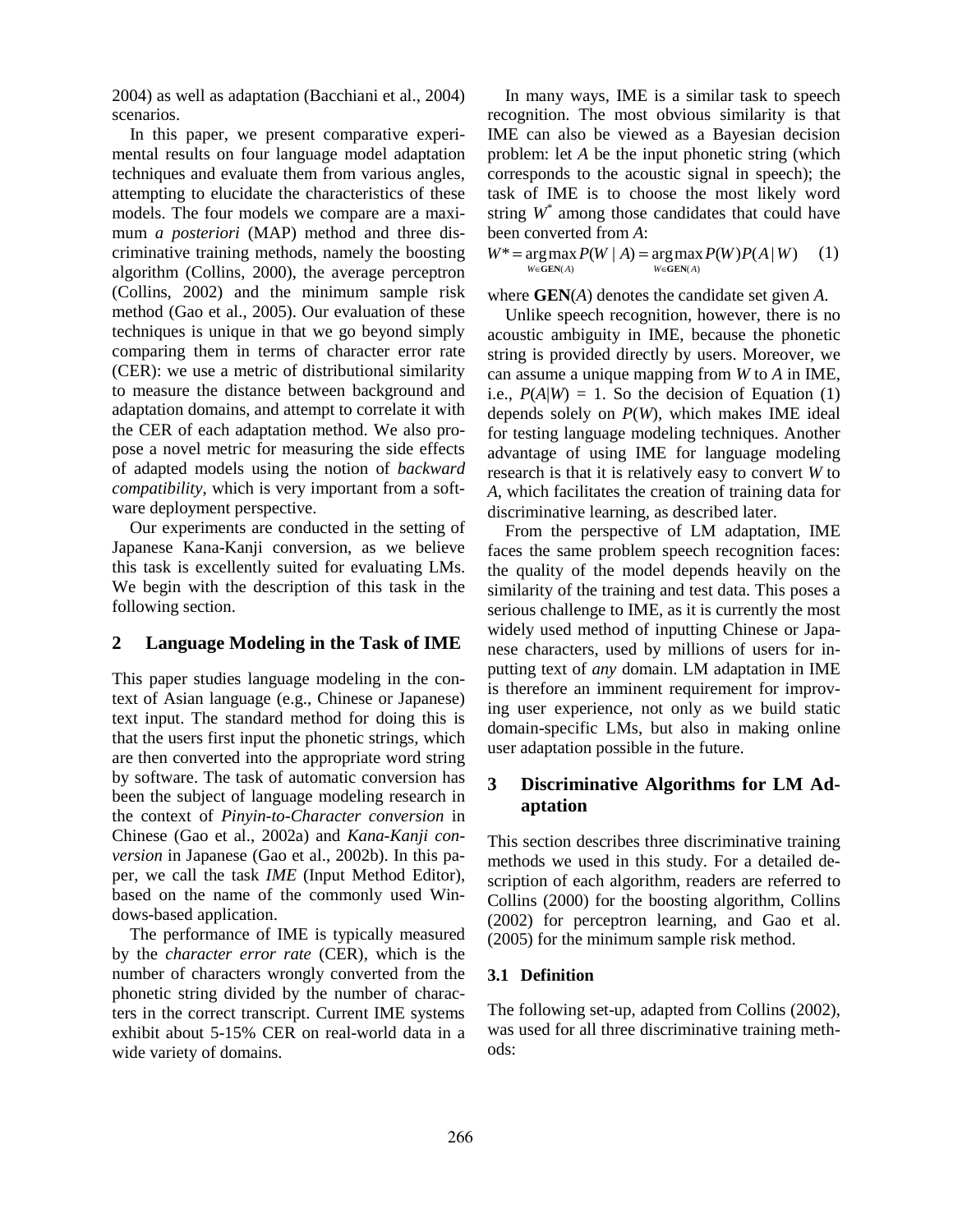• Training data is a set of input-output pairs. In the task of IME, we have training samples  $\{A_i, W_i^R\}$ , for  $i = 1...M$ , where each  $A_i$  is an input phonetic string and each  $W_i^R$  is the reference transcript of  $A_i$ . • We assume a set of  $D + 1$  features  $f_d(W)$ , for  $d =$ 0…*D*. The features could be arbitrary functions that map *W* to real values. Using vector notation, we have  $f(W) \in \mathbb{R}^{D+1}$ , where  $f(W) = \{f_0(W), f_1(W),$  $..., f_D(W)$ . The feature  $f_O(W)$  is called the *base model* feature, and is defined as the log probability that the word trigram model assigns to *W*. The features  $f_d(W)$  for  $d = 1...D$  are defined as the word *n*gram counts ( $n = 1$  and 2 in our experiments) in *W*. • The parameters of the model form a vector of *D*   $+ 1$  dimensions, one for each feature function,  $\lambda =$  $\{\lambda_0, \lambda_1, \ldots, \lambda_D\}$ . The likelihood score of a word string *W* can then be written as

$$
Score(W, \lambda) = \lambda f(W) = \sum_{d=0}^{D} \lambda_d f_d(W) \tag{2}
$$

Given a model λ and an input *A*, the decision rule of Equation (1) can then be rewritten as

$$
W^*(A,\lambda) = \underset{W \in \text{GEN}(A)}{\text{arg max}} \; Score(W,\lambda). \tag{3}
$$

We can obtain the number of conversion errors in *W* by comparing it with the reference transcript *WR* using an error function  $Er(W^R, W)$ , which is an edit distance in our case. We call the sum of error counts over the training set the *sample risk* (SR). Discriminative training methods strive to optimize the parameters of a model by minimizing SR, as in Equation (4).

$$
\lambda^* = \underset{\lambda}{\operatorname{argmin}} \, SR(\lambda) = \underset{\lambda}{\operatorname{argmin}} \sum_{i=1...M} \operatorname{Er}(W_i^R, W_i(A_i, \lambda)) \tag{4}
$$

However, (4) cannot be optimized directly by regular gradient-based procedures as it is a piecewise constant function of  $\lambda$  and its gradient is undefined. The discriminative training methods described below differ in how they achieve the optimization: the boosting and perceptron algorithms approximate SR by loss functions that are suitable for optimization; the minimum sample risk method, on the other hand, uses a simple heuristic training procedure to minimize SR directly without resorting to an approximated loss function.

### **3.2 The boosting algorithm**

The boosting algorithm we used is based on Collins (2000). Instead of measuring the number of conversion errors directly, it uses a loss function that measures the number of ranking errors, i.e., cases where an incorrect candidate *W* receives a higher score than the correct conversion *WR* . The *margin* of the pair  $(W^R, W)$  with respect to the model  $\lambda$  is given by

$$
M(WR, W) = Score(WR, \lambda) - Score(W, \lambda)
$$
 (5)

The loss function is then defined as

$$
RLoss(\lambda) = \sum_{i=1...MW_i \in GEN(A_i)} I[M(W_i^R, W_i)]
$$
 (6)

where  $I[\pi] = 1$  if  $\pi \leq 0$ , and 0 otherwise. Note that RLoss takes into account all candidates in **GEN**(*A*).

Since optimizing (6) is NP-complete, the boosting algorithm optimizes its upper bound:

$$
ExpLoss(\lambda) = \sum_{i=1...M} \sum_{W_i \in GEN(A_i)} exp(-M(W_i^R, W_i))
$$
 (7)

Figure 1 summarizes the boosting algorithm we used. After initialization, Step 2 and 3 are repeated *N* times; at each iteration, a feature is chosen and its weight is updated. We used the following update for the  $d$ th feature  $f_d$ :

$$
\delta_d = \frac{1}{2} \log \frac{C_d^+ + \varepsilon Z}{C_{\bar{d}}^- + \varepsilon Z} \tag{8}
$$

where  $C_d^+$  is a value increasing exponentially with the sum of margins of  $(W^R, W)$  pairs over the set where  $f_d$  is seen in  $W^R$  but not in  $W$ ;  $C_d$  is the value related to the sum of margins over the set where  $f_d$ is seen in *W* but not in  $W^R$ .  $\varepsilon$  is a smoothing factor (whose value is optimized on held-out data) and *Z* is a normalization constant.

1 Set  $\lambda_0 = 1$  and  $\lambda_d = 0$  for  $d=1...D$ 2 Select a feature  $f_d$  which has largest estimated impact on reducing ExpLoss of Equation (7) 3 Update  $\lambda_d$  by Equation (8), and return to Step 2

**Figure 1**: The boosting algorithm

# **3.3 The perceptron algorithm**

The perceptron algorithm can be viewed as a form of incremental training procedure that optimizes a *minimum square error* (MSE) loss function, which is an approximation of SR (Mitchell, 1997). As shown in Figure 2**,** it starts with an initial parameter setting and updates it for each training sample. We used the average perceptron algorithm of Collins (2002) in our experiments, a variation that has been proven to be more effective than the standard algorithm shown in Figure 2. Let  $\lambda_d^{t,i}$  be the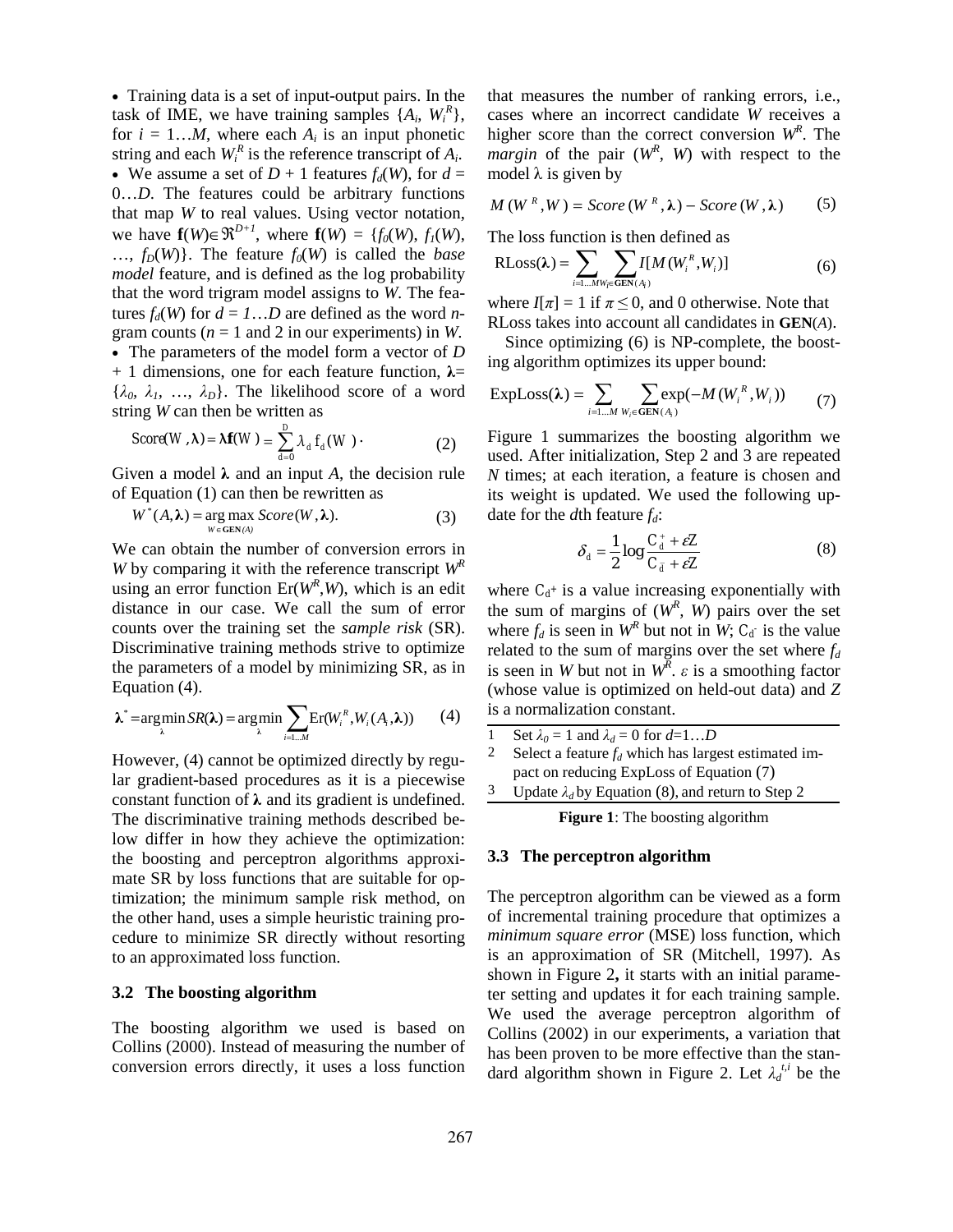|   | Set $\lambda_0 = 1$ and $\lambda_d = 0$ for $d=1D$     |
|---|--------------------------------------------------------|
| 2 | For $t = 1T$ (T = the total number of iterations)      |
| 3 | For each training sample $(A_i, W_i^R)$ , $i = 1M$     |
|   | Choose the best candidate $W_i$ from $GEN(A_i)$        |
|   | according to Equation (3)                              |
| 5 | For each $\lambda_d$ ( $\eta$ = size of learning step) |
|   | $\lambda_d = \lambda_d + \eta(f_d(W_i^R) - f_d(W_i))$  |

**Figure 2**: The perceptron algorithm

value for the *d*th parameter after the *i*th training sample has been processed in pass *t* over the training data. The average parameters are defined as

$$
(\lambda_d)_{avg} = (\sum_{i=1}^T \sum_{i=1}^M \lambda_d^{i,i})/(T \cdot M). \tag{9}
$$

### **3.4 The minimum sample risk method**

The minimum sample risk (MSR, Gao et al., 2005) training algorithm is motivated by analogy with the feature selection procedure for the boosting algorithm (Freund et al., 1998). It is a greedy procedure for selecting a small subset of the features that have the largest contribution in reducing SR in a sequential manner. Conceptually, MSR operates like any multidimensional function optimization approach: a direction (i.e., feature) is selected and SR is minimized along that direction using a *line search*, i.e., adjusting the parameter of the selected feature while keeping all other parameters fixed. This is repeated until SR stops decreasing.

Regular numerical line search algorithms cannot be applied directly because, as described above, the value of a feature parameter versus SR is not smooth and there are many local minima. MSR thus adopts the method proposed by Och (2003). Let **GEN**(*A*) be the set of *n*-best candidate word strings that could be converted from *A*. By adjusting  $\lambda_d$  for a selected feature  $f_d$ , we can find a set of intervals for  $\lambda_d$  within which a particular candidate word string is selected. We can compute *Er*(.) for the candidate and use it as the *Er*(.) value for the corresponding interval. As a result, we obtain an ordered sequence of *Er*(.) values and a corresponding sequence of  $\lambda$  intervals for each training sample. By summing *Er*(.) values over all training samples, we obtain a global sequence of SR and the corresponding global sequence of  $\lambda_d$  intervals. We can then find the optimal  $\lambda_d$  as well as its corresponding SR by traversing the sequence.

Figure 3 summarizes the MSR algorithm. See Gao et al. (2005) for a complete description of the

- 1 Set  $\lambda_0 = 1$  and  $\lambda_d = 0$  for  $d=1...D$
- 2 Rank all features by its expected impact on reducing SR and select the top *N* features
- 3 For each  $n = 1...N$
- 4 Update the parameter of *f* using line search

#### **Figure 3**: The MSR algorithm

MSR implementation and the empirical justification for its performance.

# **4 Experimental Results**

# **4.1 Data**

The data used in our experiments come from five distinct sources of text. A 36-million-word *Nikkei* newspaper corpus was used as the background domain. We used four adaptation domains: *Yomiuri* (newspaper corpus), *TuneUp* (balanced corpus containing newspaper and other sources of text), *Encarta* (encyclopedia) and *Shincho* (collection of novels). The characteristics of these domains are measured using the information theoretic notion of cross entropy, which is described in the next subsection.

 For the experiment of LM adaptation, we used the training data consisting of 8,000 sentences and test data of 5,000 sentences from each adaptation domain. Another 5,000-sentence subset was used as held-out data for each domain, which was used to determine the values of tunable parameters. All the corpora used in our experiments are presegmented into words using a baseline lexicon consisting of 167,107 entries.

#### **4.2 Computation of domain characteristics**

Yuan et al. (2005) introduces two notions of domain characteristics: a within-domain notion of *diversity*, and a cross-domain concept of *similarity*. Diversity is measured by the entropy of the corpus and indicates the inherent variability within the domain. Similarity, on the other hand, is intended to capture the difficulty of a given adaptation task, and is measured by the cross entropy.

For the computation of these metrics, we extracted 1 million words from the training data of each domain respectively, and created a lexicon consisting of the words in our baseline lexicon plus all words in the corpora used for this experiment (resulting in 216,565 entries) to avoid the effect of out-of-vocabulary items. Given two domains *A* and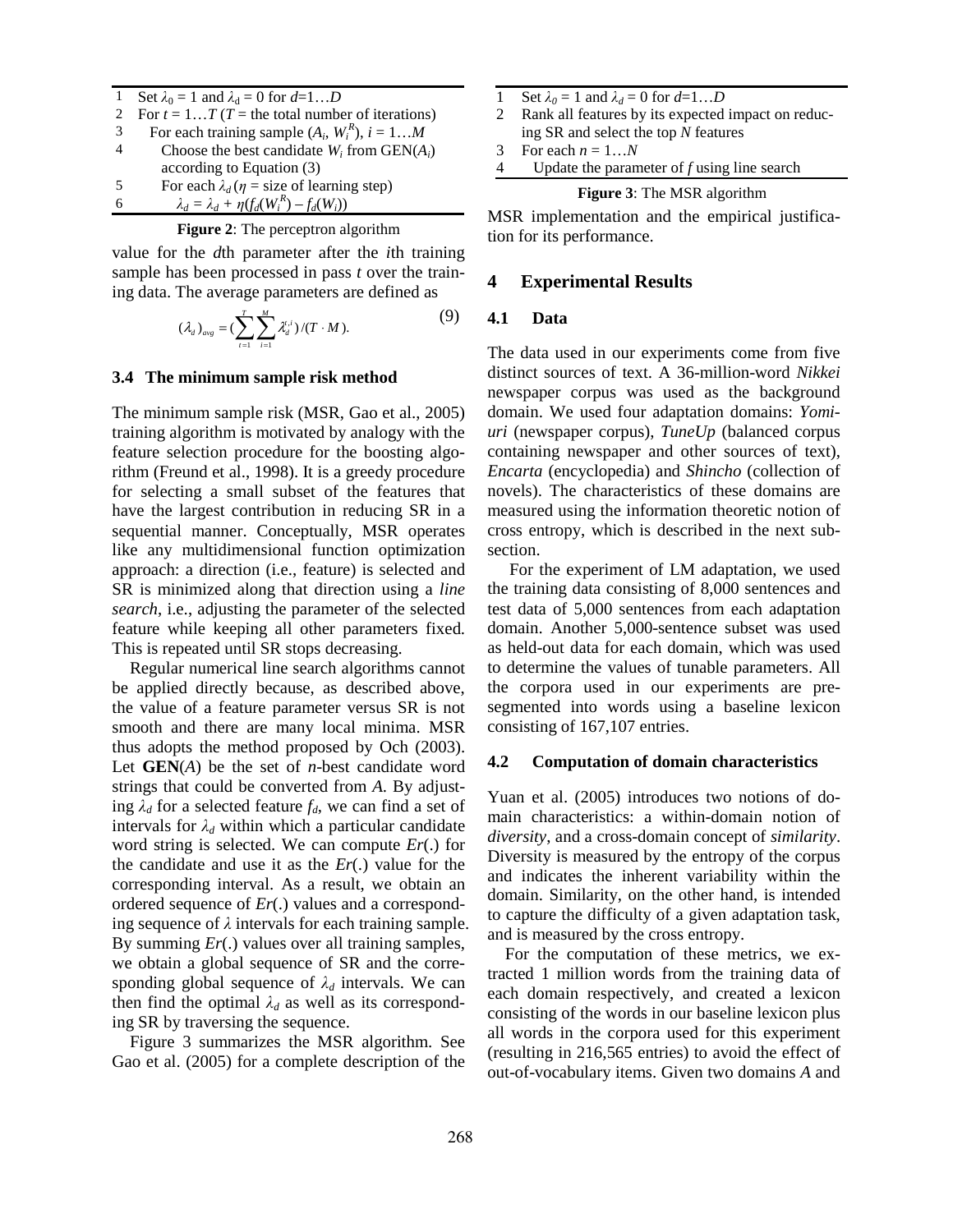|         | N    |      | т    | E    |       |
|---------|------|------|------|------|-------|
| Nikkei  | 3.94 | 7.46 | 7.65 | 9.81 | 10.10 |
| Yomiuri |      | 4.09 | 7.82 | 8.96 | 9.29  |
| TuneUp  |      |      | 4.41 | 8.82 | 8.56  |
| Encarta |      |      |      | 4.40 | 9.20  |
| Shincho |      |      |      |      | 4.61  |
|         |      |      |      |      |       |

| Table 1: Cross entropy |       |       |       |              |        |  |  |  |  |
|------------------------|-------|-------|-------|--------------|--------|--|--|--|--|
| Domain                 | Base  | LI    | MSR   | <b>Boost</b> | Percep |  |  |  |  |
| Yomiuri                | 3.70  | 3.69  | 2.89  | 2.88         | 2.85   |  |  |  |  |
| TuneUp                 | 5.81  | 5.70  | 5.48  | 5.47         | 5.47   |  |  |  |  |
| Encarta                | 10.24 | 8.64  | 8.39  | 8.54         | 8.34   |  |  |  |  |
| Shincho                | 12.18 | 11 47 | 11.05 | 11 09        | 11 20  |  |  |  |  |

**Table 2**: CER results (%) (Base=baseline model; LI=linear interpolation)

*B*, we then trained a word trigram model for each domain *B*, and used the resulting model in computing the cross entropy of domain *A*. For simplicity, we denote this as *H*(*A,B*).

Table 1 summarizes our corpora along this dimension. Note that the cross entropy is not symmetric, i.e.,  $H(A, B)$  is not necessarily the same as H(*B,A*), so we only present the *average cross entropy* in Table 1. We can observe that Yomiuri and TuneUp are much more *similar* to the background Nikkei corpus than Encarta and Shincho.

H(*A,A*) along the diagonal of Table 1 (in boldface) is the entropy of the corpus, indicating the corpus *diversity*. This quantity indeed reflects the in-domain variability of text: newspaper and encyclopedia articles are highly edited text, following style guidelines and often with repetitious content. In contrast, Shincho is a collection of novels, on which no style or content restriction is imposed. We use these metrics in the interpretation of CER results in Section 5.

# **4.3 Results of LM adaptation**

The discriminative training procedure was carried out as follows: for each input phonetic string *A* in the adaptation training set, we produced a word lattice using the baseline trigram models described in Gao et al. (2002b). We kept the top 20 hypotheses from this lattice as the candidate conversion set **GEN**(*A*). The lowest CER hypothesis in the lattice rather than the reference transcript was used as  $W^R$ . We used unigram and bigram features that occurred more than once in the training set.

We compared the performance of discriminative methods against a MAP estimation method as the baseline, in this case the linear interpolation method. Specifically, we created a word trigram model using the adaptation data for each domain, which was then linearly interpolated at the word level with the baseline model. The probability according to the combined model is given by

$$
p(w_i | h) = \lambda P_B(w_i | h) + (1 - \lambda) P_A(w_i | h) ,
$$

where  $P_B$  is the probability of the background model,  $P_A$  the probability of the adaptation model, and the history *h* corresponds to two preceding words. *λ* was tuned using the held-out data.

In evaluating both MAP estimation and discriminative models, we used an *N*-best rescoring approach. That is, we created *N* best hypotheses using the baseline trigram model (*N*=100 in our experiments) for each sentence in the test data, and used adapted models to rescore the *N*-best list. The oracle CERs (i.e., the minimal possible CER given the available hypotheses) ranged from 1.45% to 5.09% depending on the adaptation domain.

The results of the experiments are shown in Table 2. We can make some observations from the table. First, all discriminative methods significantly outperform the linear interpolation (statistically significant according to the *t*-test at  $p < 0.01$ ). In contrast, the differences among three discriminative methods are very subtle and most of them are not statistically significant. Secondly, the CER results correlate well with the metric of domain similarity in Table 1 (*r*=0.94 using the Pearson product moment correlation coefficient). This is consistent with our intuition that the closer the adaptation domain is to the background domain, the easier the adaptation task.

Regarding the similarity of the adaptation domain to the background, we also observe that the CER reduction of the linear interpolation model is particularly limited when the adaptation domain is similar to the background domain: the CER reduction of the linear interpolation model for Yomiuri and TuneUp over the baseline is 0% and 1.89% respectively, in contrast to  $\sim$ 22% and  $\sim$ 5.8% improvements achieved by the discriminative models. The discriminative methods are therefore more robust against the similarity of the adaptation and background data than the linear interpolation.

Our results differ from Bacchiani et al. (2004) in that in our system, the perceptron algorithm alone achieved better results than MAP estimation. However, the difference may only be apparent, given different experimental settings for the two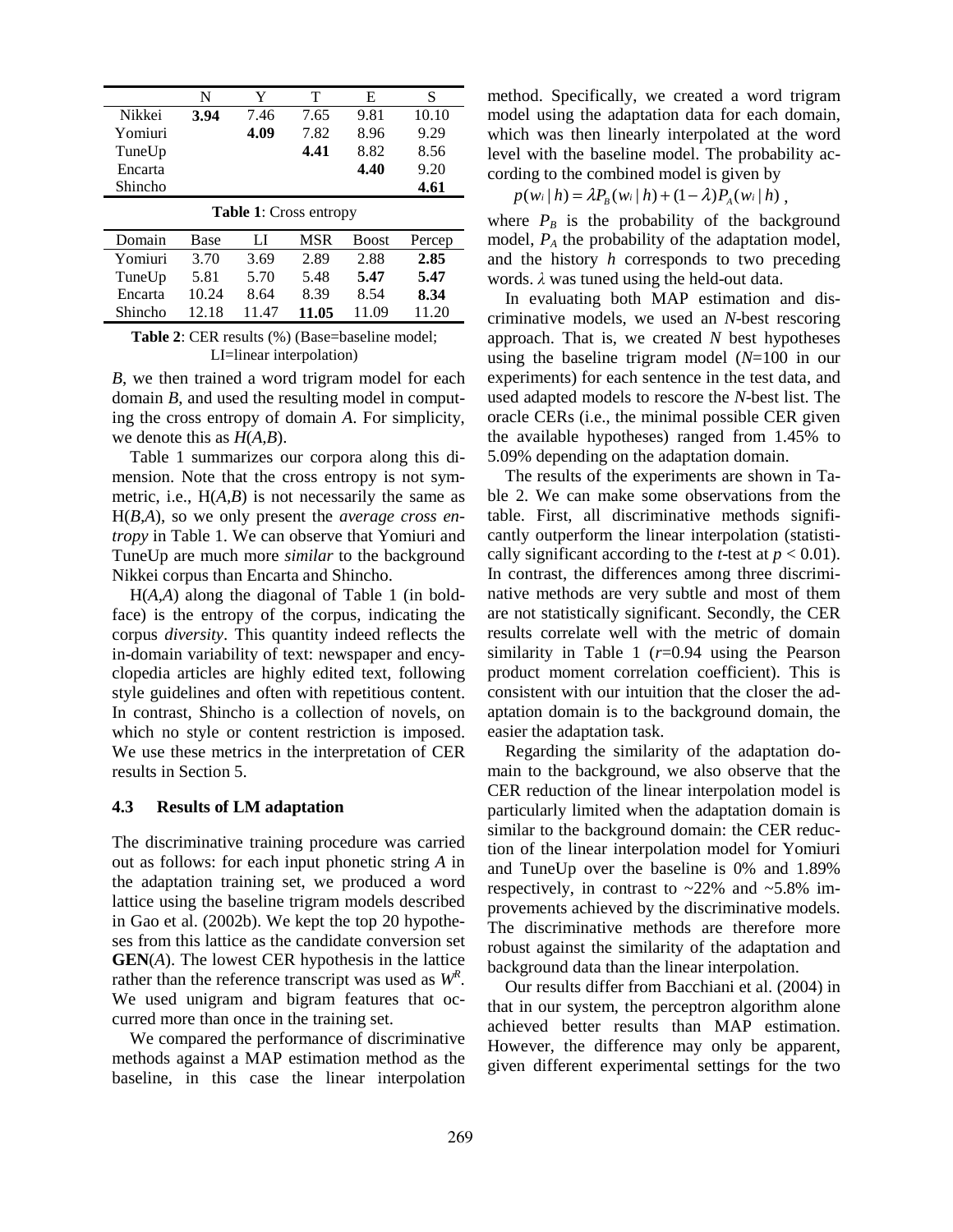studies. We used the *N*-best reranking approach with the same *N*-best list for both MAP estimation and discriminative training, while in Bacchiani et al. (2004), two different lattices were used: the perceptron model was applied to rerank the lattice created by the background model, while the MAP adaptation model was used to produce the lattice itself. The fact that the combination of these models (i.e., first use the MAP estimation to create hypotheses and then use the perceptron algorithm to rerank them) produced the best results indicates that given a candidate lattice, the perceptron algorithm is effective in candidate reranking, thus making our results compatible with theirs.

# **5 Discussion**

The results in Section 4 demonstrate that discriminative training methods for adaptation are overall superior to MAP adaptation methods. In this section, we show additional advantages of discriminative methods beyond simple CER improvements.

# **5.1 Using metrics for side effects**

In the actual deployment of LM adaptation, one issue that bears particular importance is the number of side effects that are introduced by an adapted model. For example, consider an adapted model which achieves 10% CER improvements over the baseline. Such a model can be obtained by improving 10%, or by improving 20% *and* by introducing 10% of new errors. Clearly, the former model is preferred, particularly if the models before and after adaptation are both to be exposed to users. This concept is more widely acknowledged within the software industry as *backward compatibility* – a requirement that an updated version of software supports all features of its earlier versions. In IME, it means that all phonetic strings that can be converted correctly by the earlier versions of the system should also be converted correctly by the new system as much as possible. Users are typically more intolerant to seeing errors on the strings that used to be converted correctly than seeing errors that also existed in the previous version. Therefore, it is crucial that when we adapt to a new domain, we do so by introducing the smallest number of side effects, particularly in the case of an incremental adaptation to the domain of a particular *user*, i.e., to building a model with incremental learning capabilities.



**Figure 4**: RER/ER plot for MSR and LI models for TuneUp domain

# **5.2 Error ratio**

In order to measure side effects, we introduce the notion of *error ratio* (ER), which is defined as

$$
ER = \frac{|E_A|}{|E_B|},
$$

where  $|E_A|$  is the number of errors found *only* in the new (adaptation) model, and  $|E_B|$  the number of errors corrected by the new model. Intuitively, this quantity captures the *cost* of improvement in the adaptation model, corresponding to the number of newly introduced errors per each improvement. The smaller the ratio is, the better the model is at the same CER: ER=0 if the adapted model introduces no new errors, ER<1 if the adapted model makes CER improvements, ER=1 if the CER improvement is zero (i.e., the adapted model makes as many new mistakes as it corrects old mistakes), and ER>1 when the adapted model has worse CER performance than the baseline model.

Given the notion of CER and ER, a model can be plotted on a graph as in Figure 4: the *relative error reduction* (RER, i.e., the CER difference between the background and adapted models) is plotted along the x-axis, and ER along the y-axis. Figure 4 plots the models obtained after various numbers of iterations for MSR training and at various interpolation weights for linear interpolation for the TuneUp domain. The points in the upperleft quadrant, ER>1 and RER<0, are the models that performed worse than the baseline model (some of the interpolated models fall into this category); the shaded areas (upper-right and lower-left quadrants) are by definition empty. The lowerright quadrant is the area of interest to us, as they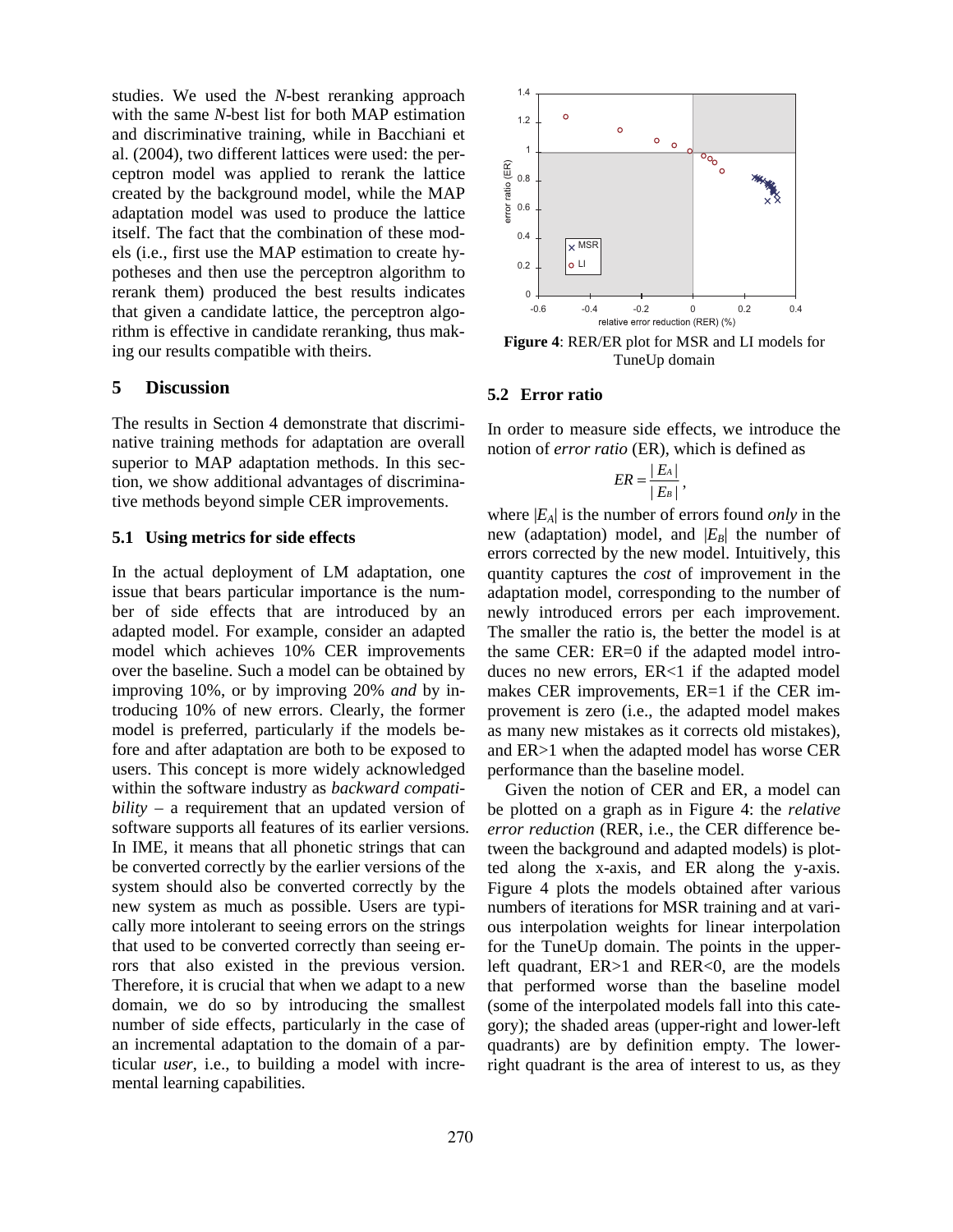

**Figure 5: RER/ER plot for the models with ER<1 and** RER>0 for TuneUp domain. See Figure 8 for the description of *α* and *β*



**Figure 6**: RER/ER plot for all four domains x-axes: RER (%); y-axes: ER ○: linear interpolation models; ×:MSR models

represent the models that led to CER improvements; we will focus only on this area now in Figure 5.

In this figure, a model is considered to have fewer side effects when the ER is smaller at the same RER (i.e., smaller value of *y* for a fixed value of *x*), or when the RER is larger at the same ER (i.e., larger value of *x* at the fixed *y*). That is, the closer a model is plotted to the corner B of the graph, the better the model is; the closer it is to the corner A, the worse the model is.

# **5.3 Model comparison using RER/ER**

From Figure 5, we can clearly see that MSR models have better RER/ER-performance than linear interpolation models, as they are plotted closer to the corner B. Figure 6 displays the same plot for all four domains: the same trend is clear from all

graphs. We can therefore conclude that a discriminative method (in this case MSR) is superior to linear interpolation not only in terms of CER reduction, but also of having fewer side effects. This desirable result is attributed to the nature of discriminative training, which works specifically to adjust feature weights so as to minimize error.





Figure 7 compares the three discriminative models with respect to RER/ER by plotting the best models (i.e., models used to produce the results in Table 1) for each algorithm. We can see that even though the boosting and perceptron algorithms have the same CER for Yomiuri and TuneUp from Table 2, the perceptron is better in terms of ER; this may be due to the use of exponential loss function in the boosting algorithm which is less robust against noisy data (Hastie et al., 2001). We also observe that Yomiuri and Encarta do better in terms of side effects than TuneUp and Shincho for all algorithms, which can be explained by corpus diversity, as the former set is less stylistically diverse and thus more consistent within the domain.

#### **5.4 Overfitting and side effects**

The RER/ER graph also casts the problem of *overfitting* in an interesting perspective. Figure 8 is derived from running MSR on the TuneUp test corpus, which depicts a typical case of overfitting: the CER drops in the beginning, but after a certain number of iterations, it goes up again. The models indicated by  $\alpha$  and  $\beta$  in the graph are of the same CER, and as such, these models are equivalent. When plotted on the RER/ER graph in Figure 5,